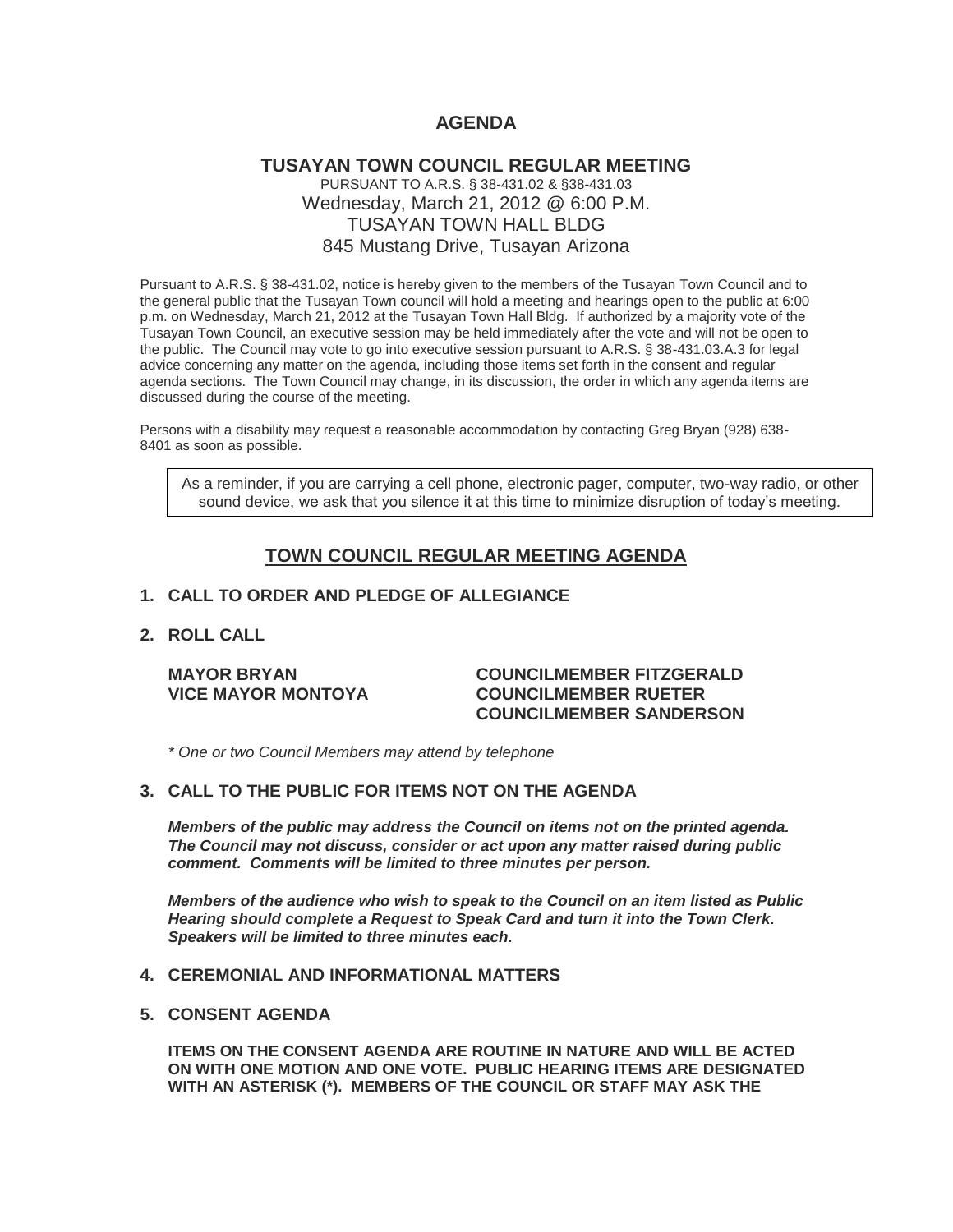## **MAYOR TO REMOVE ANY ITEM FROM THE CONSENT AGENDA TO BE DISCUSSED AND ACTED UPON SEPARATELY.**

## **A. Consideration and possible approval of Administrative/Treasurer's Report**

- **i.** Acceptance of the Finance Report
- **ii.** Approval of the Payment of Bills
- **iii.** Approval of Minutes
	- a) March 6, 2012 Workshop on Zoning Ordinance Revisions
	- b) March 7, 2012 Regular Meeting
	- c) March 8, 2012 Workshop on Policies and Procedures

# **6. COMMITTEE REPORTS**

# **7. ACTION ITEMS**

- **A. Consideration, discussion and possible approval of Affordable Housing Village Proposal and/or Agreement from John B. Young and Scott V. Brown.**
- **B. Consideration, discussion and possible approval changing the date of the Regular Meeting of the Tusayan Town Council from April 18, 2012 to April 25, 2012.**
- **C. Consideration, discussion and possible approval of granting authority to the Town Manager to negotiate alternative agreement/s for law enforcement services with the Coconino County Sheriff's Department, after notice of termination of current agreement, to the same, and to bring back those agreements to the Council for consideration and possible approval.**
- **D. Consideration, discussion and possible approval of a Resolution and official canvassing statement of the results of the votes cast at the March 13, 2012 Recall Election.**

## **9. DISCUSSION ITEMS**

- **A. Zoning Code and Design Review Overlay Revision Workshop Update Plan and Timeline for Adoption**
- **B. Council Policies and Procedures Workshop, Plan and Timeline**
- **C. Liquor License Process and Procedures Plan**
- **D. Report on Activity for Town/School Park; current and projected**
- **E. Legislative Report**
- **F. Broadband/Internet Development Project Report**
- **G. Sheriff's Report Review**

# **10. TOWN MANAGER'S REPORT**

- **A. Community Activities**
- **B. Professional Activities**
- **C. Report on CUP transfer from Coconino County to Town of Tusayan**
- **D. Town Clerk Report on Recall Election and Upcoming Elections**
- **E. Southwest Risk Pool Law Enforcement Plan Update**
- **F. Employee Housing Property Rental at the Airport**
- **G. Budget Process Plan and Scheduling**